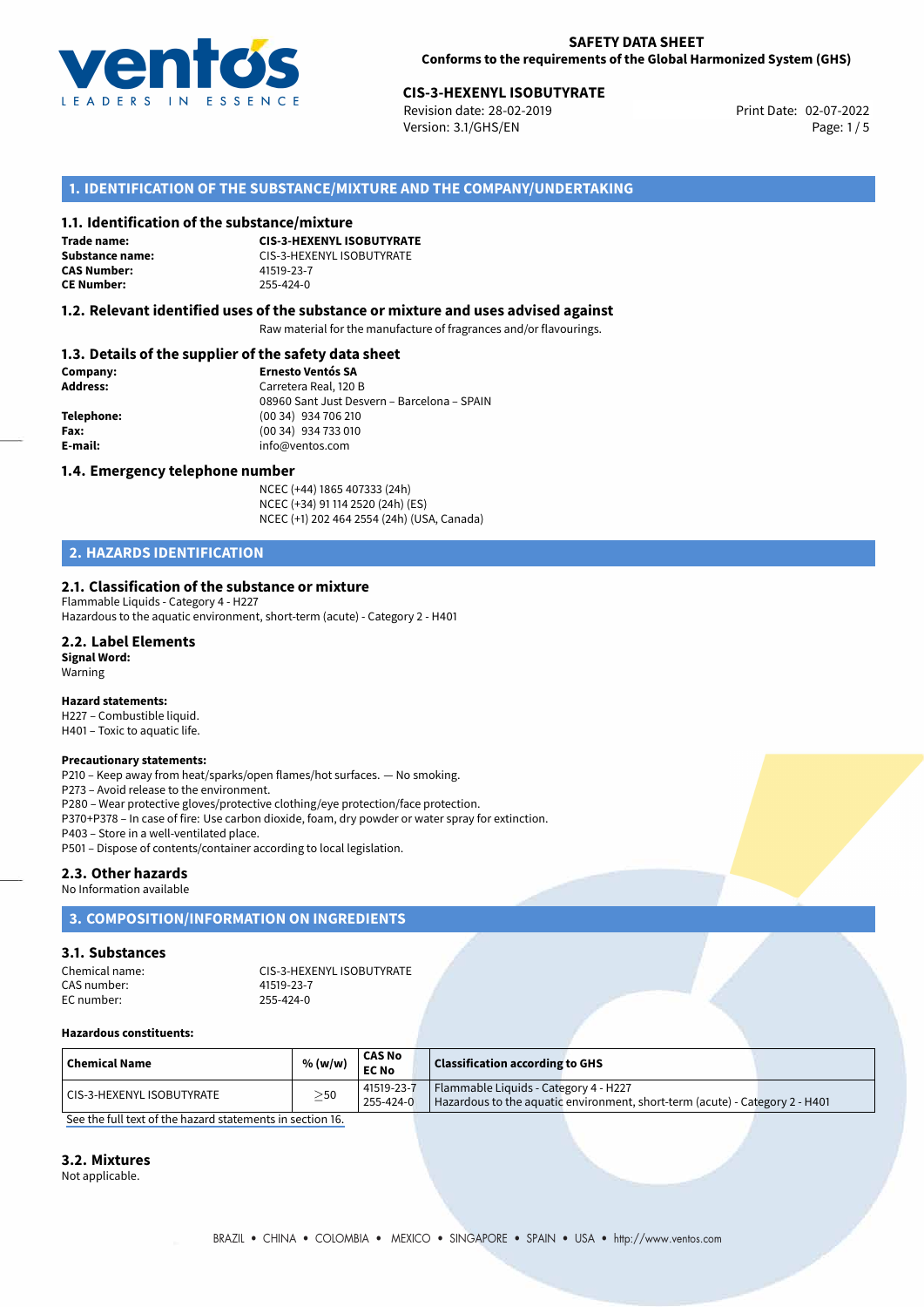

# **CIS-3-HEXENYL ISOBUTYRATE**<br>
Revision date: 28-02-2019<br> **CISC 2022** Print Date: 02-07-2022

Revision date: 28-02-2019 Version: 3.1/GHS/EN Page: 2 / 5

# **4. FIRST-AID MEASURES**

## **4.1. Description of necessary first aid measures**

| Ingestion:    | Rinse mouth with water.<br>Obtain medical advice.<br>Keep at rest. Do not induce vomiting.                                                           |
|---------------|------------------------------------------------------------------------------------------------------------------------------------------------------|
| Eye contact:  | In case of contact with eyes, rinse immediately with plenty of water for at least 15 minutes and seek medical advice.                                |
| Inhalation:   | Remove person to fresh air and keep at rest.<br>Seek immediate medical advice.                                                                       |
| Skin contact: | Take off immediately all contaminated clothing.<br>Thoroughly wash affected skin with soap and water.<br>Seek medical attention if symptoms persist. |

#### **4.2. Most important symptoms and effects, both acute and delayed** No information available.

# **4.3. Indication of any immediate medical attention and special treatment needed**

No information available.

# **5. FIRE-FIGHTING MEASURES**

# **5.1. Extinguishing Media**

Water spray, carbon dioxide, dry chemical powder or appropriate foam. For safety reasons do not use full water jet.

## **5.2. Special hazards arising from the substance or mixture**

Known or Anticipated Hazardous Products of Combustion: Emits toxic fumes under fire conditions.

# **5.3. Advice for firefighters**

High temperatures can lead to high pressures inside closed containers. Avoid inhalation of vapors that are created. Use appropriate respiratory protection. Do not allow spillage of fire to be poured into drains or watercourses. Wear self-contained breathing apparatus and protective clothing.

# **6. ACCIDENTAL RELEASE MEASURES**

## **6.1. Personal precautions, protective equipment and emergency procedures**

Evacuate surronding areas. Ensure adequate ventilation. Keep unnecessary and unprotected personnel from entering. Do not breathe vapor/spray. Avoid contact with skin and eyes. Information regarding personal protective measures: see section 8.

## **6.2. Environmental precautions**

To avoid possible contamination of the environment, do not discharge into any drains, surface waters or groundwaters.

## **6.3. Methods and materials for containment and cleaning up**

Cover with an inert, inorganic, non-combustible absorbent material (e.g. dry-lime, sand, soda ash). Place in covered containers using non-sparking tools and transport outdoors. Avoid open flames or sources of ignition (e.g. pilot lights on gas hot water heater). Ventilate area and wash spill site after material pickup is complete.

## **6.4. Reference to other sections**

Information regarding exposure controls, personal protection and disposal considerations can be found in sections 8 and 13.

# **7. HANDLING AND STORAGE**

# **7.1. Precautions for safe handling**

Do not store or handle this material near food or drinking water. Do not smoke. Avoid contact with the eyes, skin and clothing. Wear protective clothing and use glasses. Observe the rules of safety and hygiene at work. Keep in the original container or an alternative made from a compatible material.

## **7.2. Conditions for safe storage, including any incompatibilities**

Store in tightly closed and preferably full containers in a cool, dry and ventilated area, protected from light. Keep away from sources of ignition (e.g. hot surfaces, sparks, flame and static discharges). Keep away from incompatible materials (see section 10).

## **7.3. Specific end use(s)**

No information available.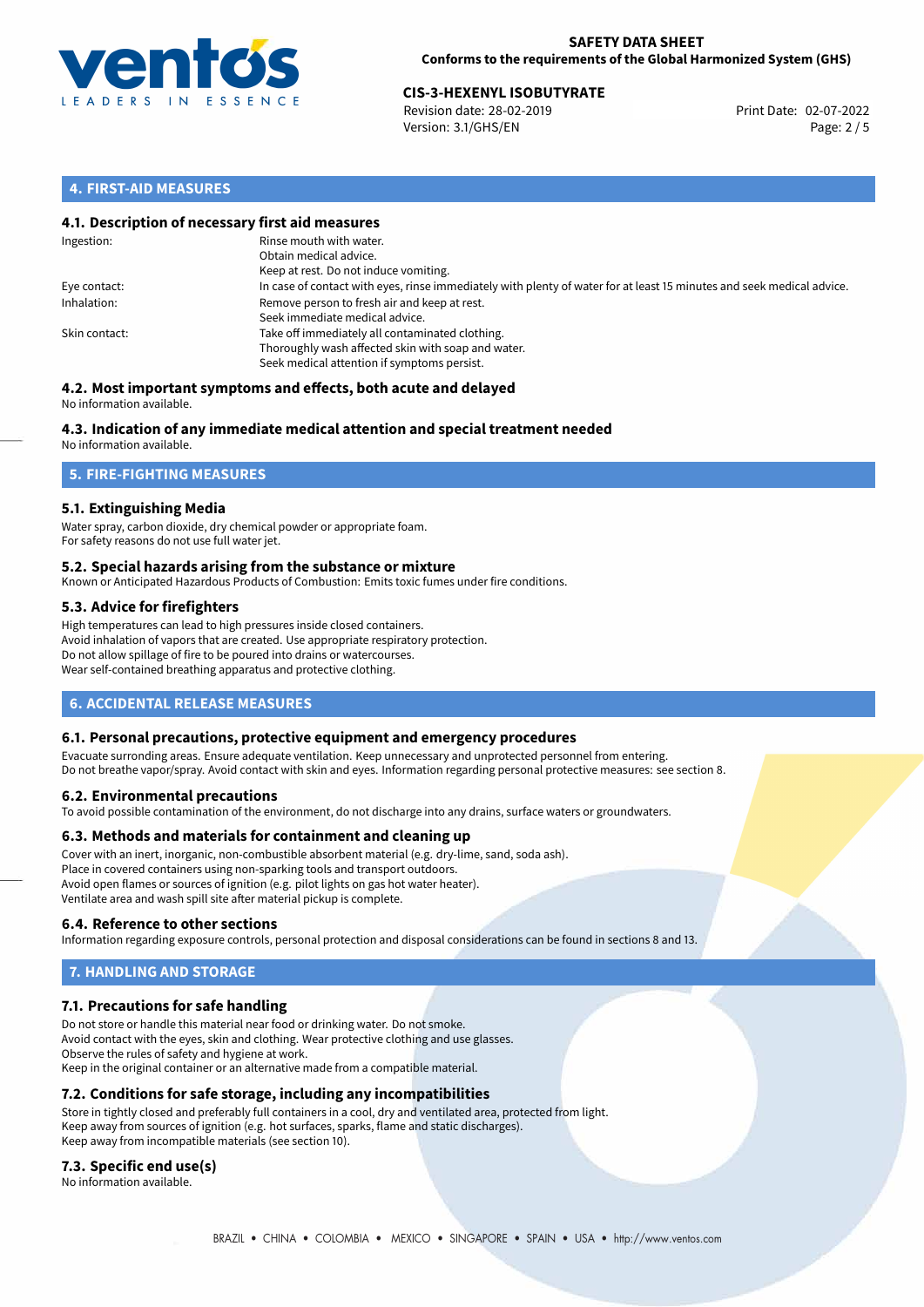

# **CIS-3-HEXENYL ISOBUTYRATE**<br>Revision date: 28-02-2019<br>**Print Date: 02-07-2022**

Revision date: 28-02-2019 Version: 3.1/GHS/EN Page: 3 / 5

# **8. EXPOSURE CONTROLS AND PERSONAL PROTECTION**

#### **8.1. Control parameters**

Components with occupational exposure limits: None known.

#### **8.2. Exposure controls**

Measures should be taken to prevent materials from being splashed into the body. Provide adequate ventilation, according to the conditions of use. Use a mechanical exhaust if required.

#### **8.3. Individual protection measures, such as personal protective equipment**

| Eye/Face protection:             | Chemical safety goggles are recommended. Wash contaminated goggles before reuse.                                                            |
|----------------------------------|---------------------------------------------------------------------------------------------------------------------------------------------|
| Hand Protection:                 | Chemical-resistant gloves are recommended. Wash contaminated gloves before reuse.                                                           |
| Body protection:                 | Personal protective equipment for the body should be selected based on the task being performed and the risks                               |
|                                  | involved.                                                                                                                                   |
| Respiratory Protection:          | In case of insufficient ventilation, use suitable respiratory equipment.                                                                    |
| Environmental exposure controls: | Emissions from ventilation or process equipment should be checked to ensure they comply with environmental<br>protection legislation.       |
|                                  | In some cases, filters or engineering modifications to the process equipment will be necessary to reduce emissions to<br>acceptable levels. |

# **9. PHYSICAL AND CHEMICAL PROPERTIES**

## **9.1. Information on basic physical and chemical properties**

| Appearance:                            | Liquid                    |
|----------------------------------------|---------------------------|
| Colour:                                | Conforms to standard      |
| Odour:                                 | Conforms to standard      |
| Odour theshold:                        | Not determined            |
| pH:                                    | Not determined            |
| Melting point/freezing point:          | Not determined            |
| Boling point/boiling range:            | $170 - 171$               |
| Flash point:                           | $66^{\circ}$ C            |
| Evaporation rate:                      | Not determined            |
| Flammability:                          | Not determined            |
| Lower flammability/Explosive limit:    | Not determined            |
| Upper flammability/Explosive limit:    | Not determined            |
| Vapour pressure:                       | 0,0312 kPa (CALCULATED)   |
| Vapour Density:                        | Not determined            |
| Density:                               | $0,875-0,885$ g/mL (20°C) |
| Relative density:                      | $0,875 - 0,885$ (20°C)    |
| Water solubility:                      | <b>INSOLUBLE IN WATER</b> |
| Solubility in other solvents:          | SOLUBLE IN ETHANOL        |
| Partition coefficient n-octanol/water: | Not determined            |
| Auto-ignition temperature:             | Not determined            |
| Decomposition temperature:             | Not determined            |
| Viscosity, dynamic:                    | Not determined            |
| Viscosity, kinematic:                  | Not determined            |
| Explosive properties:                  | Not determined            |
| Oxidising properties:                  | Not determined            |
|                                        |                           |

# **10. STABILITY AND REACTIVITY**

### **10.1. Reactivity**

No hazardous reactions if stored and handled as prescribed/indicated.

#### **10.2. Chemical stability**

The product is stable if stored and handled as prescribed/indicated.

## **10.3. Possibility of hazardous reactions**

No hazardous reactions if stored and handled as prescribed/indicated.

### **10.4. Conditions to Avoid**

Conditions to Avoid: Excessive heat, flame or other ignition sources.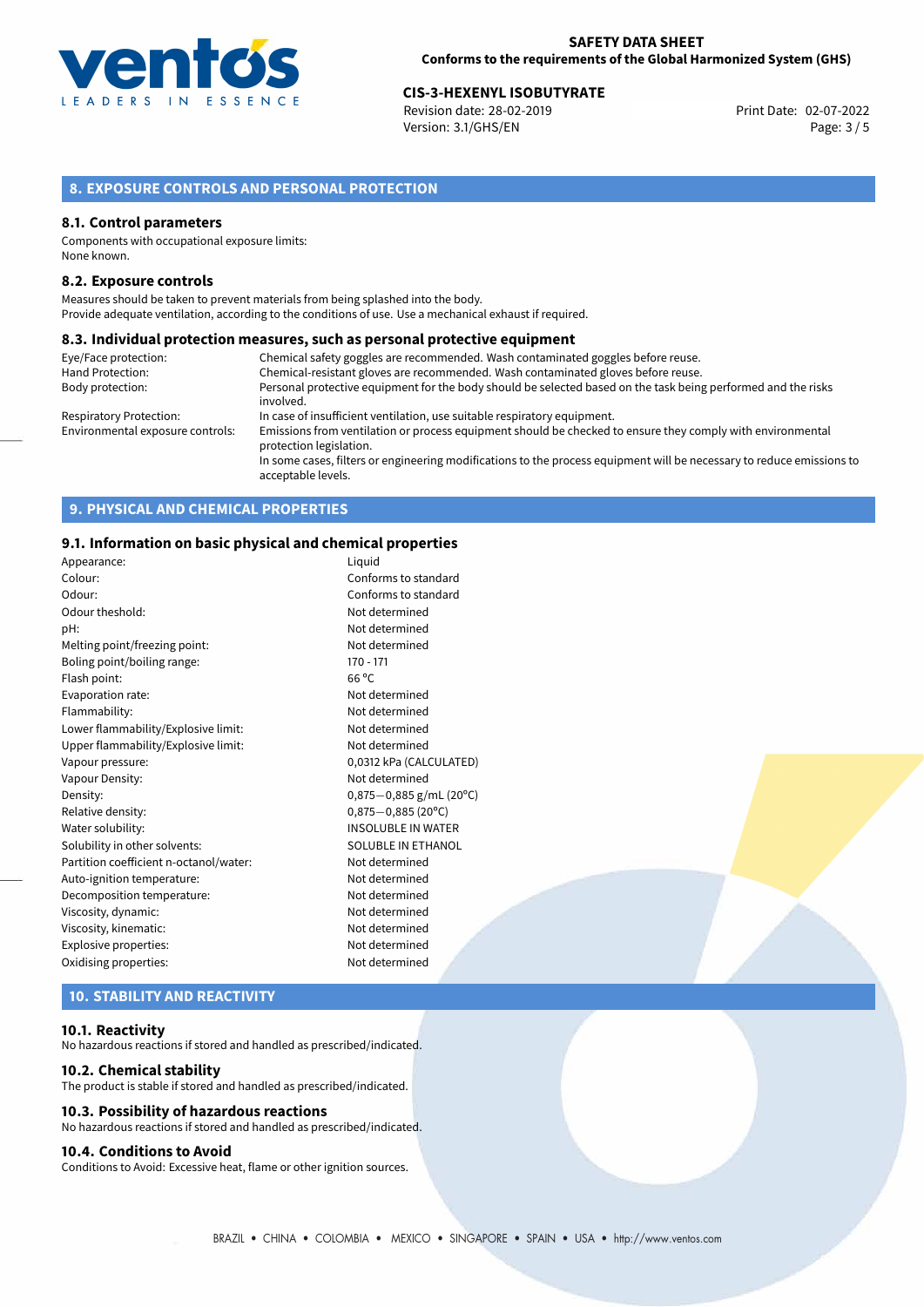

# **CIS-3-HEXENYL ISOBUTYRATE**<br>
Revision date: 28-02-2019<br> **Print Date: 02-07-2022**

Revision date: 28-02-2019 Version: 3.1/GHS/EN Page: 4 / 5

## **10.5. Incompatible materials**

Avoid contact with strong acids and bases and oxidizing agents.

### **10.6. Hazardous decomposition products**

During combustion may form carbon monoxide and unidentified organic compounds.

# **11. TOXICOLOGICAL INFORMATION**

| Based on the data available, the criteria for classification are not met. |
|---------------------------------------------------------------------------|
| Based on the data available, the criteria for classification are not met. |
| Based on the data available, the criteria for classification are not met. |
| Based on the data available, the criteria for classification are not met. |
| Based on the data available, the criteria for classification are not met. |
| Based on the data available, the criteria for classification are not met. |
| Based on the data available, the criteria for classification are not met. |
| Based on the data available, the criteria for classification are not met. |
| Based on the data available, the criteria for classification are not met. |
| Based on the data available, the criteria for classification are not met. |
|                                                                           |

## **12. ECOLOGICAL INFORMATION**

#### **12.1. Toxicity**

**Assessment:** Toxic to aquatic life. **Experimental/calculated data:** No information available.

## **12.2. Degradability**

No information available.

## **12.3. Bioaccumulative potential**

No information available.

# **12.4. Soil mobility**

No information available.

# **12.5. Other adverse effects**

See also sections 6, 7, 13 and 15 Do not allow to get into waste water or waterways.

# **13. DISPOSAL CONSIDERATIONS**

### **13.1. Waste treatment methods**

Dispose of in accordance with national and local environmental regulations.

# **14. TRANSPORT INFORMATION**

|                                  | <b>ADR/RID/ADN</b>                | <b>IMDG</b>                       | <b>IATA-ICAO</b>                  |
|----------------------------------|-----------------------------------|-----------------------------------|-----------------------------------|
| 14.1. UN Number                  | Not classified as hazardous goods | Not classified as hazardous goods | Not classified as hazardous goods |
| 14.2. UN Proper Shipping Name    | Not applicable                    | Not applicable                    | Not applicable                    |
| 14.3. Transport Hazard Class(es) | Not applicable                    | Not applicable                    | Not applicable                    |
| 14.4. Packing Group              | Not applicable                    | Not applicable                    | Not applicable                    |
| 14.5. Environmental hazards      | No                                | N <sub>o</sub>                    | No                                |
| Additional information           |                                   |                                   |                                   |

#### **14.6 Special precautions for user**

None known

# **14.7. Transport in bulk according to Annex II of MARPOL 73/78 and the IBC Code**

No information available

# **15. REGULATORY INFORMATION**

**15.1. Safety, health and environmental regulations/legislation specific for the substance or mixture** No information available